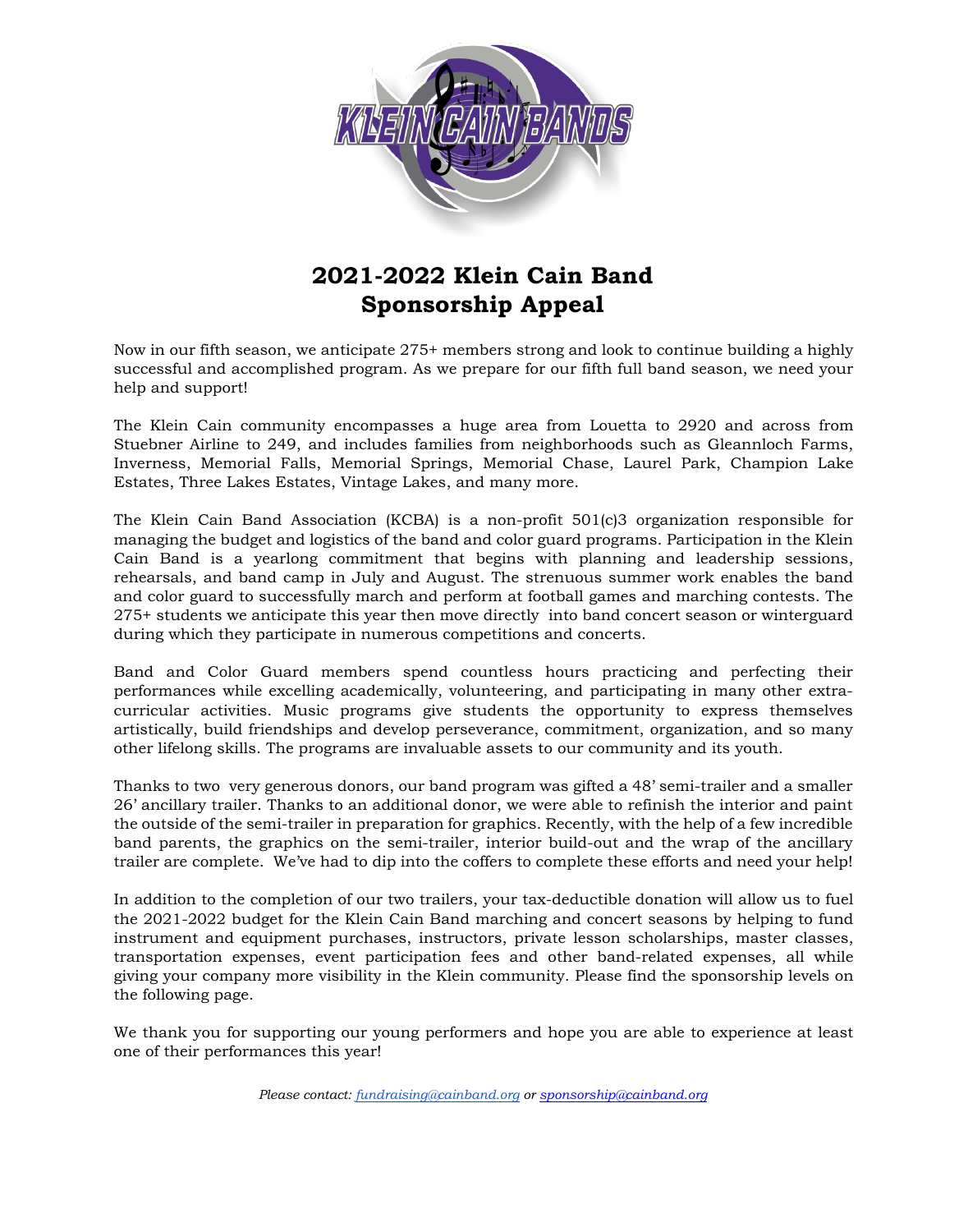

## **2021-2022 Klein Cain Band Sponsorship Opportunities**

### **Cat 5 Hurricane - \$10,000+**

- Logo placed on side of semi-trailer for 5 years; \$2,500 to maintain annually thereafter **(subject to Terms and Conditions on Sponsorship Commitment Form)**;
- Exclusivity guaranteed that no other similarly situated business will be a Cat 5 Hurricane sponsor for as long as you pay the \$2,500 maintenance fee. *For example, if you are a real estate agent, your Cat 5 Hurricane sponsor status guarantees that no other real estate agent can be a Cat 5 Hurricane sponsor during the initial five years and for as long as you continue to pay the annual maintenance fee.*
- Logo on Marching Band Show Shirt (tier 1 placement) **(Sponsorship Commitment form, logo, and payment must be received on or before August 31, 2021)**;
- Color logo on KCBA Website with link to Sponsor Website;
- Company name listing in concert and band banquet programs;
- Sponsor Spotlight announcement on Klein Cain Band social media;
- Full Page Ad (black and white) on home football game program and halftime recognition at Klein Cainhome games **(Sponsorship Commitment Form, logo, and payment must be received on or before July 19, 2021)**;
- Plaque of Appreciation

#### **Cat 4 Hurricane - \$5,000 - \$9,999**

- Logo placed on side of secondary trailer for 3 years; \$2,000 to maintain annually thereafter **(subject to Terms and Conditions on Sponsorship Commitment Form)**;
- Logo on Marching Band Show Shirt (tier 2 placement) **(Sponsorship Commitment Form, logo, and payment must be received on or before August 31, 2021)**;
- Color logo on KCBA Website with link to Sponsor Website;
- Company name listing in concert and band banquet programs;
- Sponsor Spotlight announcement on Klein Cain Band social media;
- 1/2 Page Ad (black and white) on home football game program and halftime recognition at Klein Cain home games (**Sponsorship Commitment Form, logo, and payment must be received on or before July 19, 2021)**;
- Plaque of Appreciation

#### **Cat 3 Hurricane - \$2,500 - \$4,999**

- Logo placed on exterior back door of secondary trailer **(subject to Terms and Conditions on Sponsorship Commitment Form)**;
- Logo on Marching Band Show Shirt (tier 3 placement) **(Sponsorship Commitment Form, logo, and payment must be received on or before August 31, 2021)**;
- Color logo on KCBA Website with link to Sponsor Website;
- Company name listing in concert and band banquet programs;
- Sponsor Spotlight announcement on Klein Cain Band social media ;
- 1/4 Page Ad (black and white) on home football game program and halftime recognition at Klein Cain home games (**Sponsorship Commitment Form, logo, and payment must be received on or before July 19, 2021)**;
- Plaque of Appreciation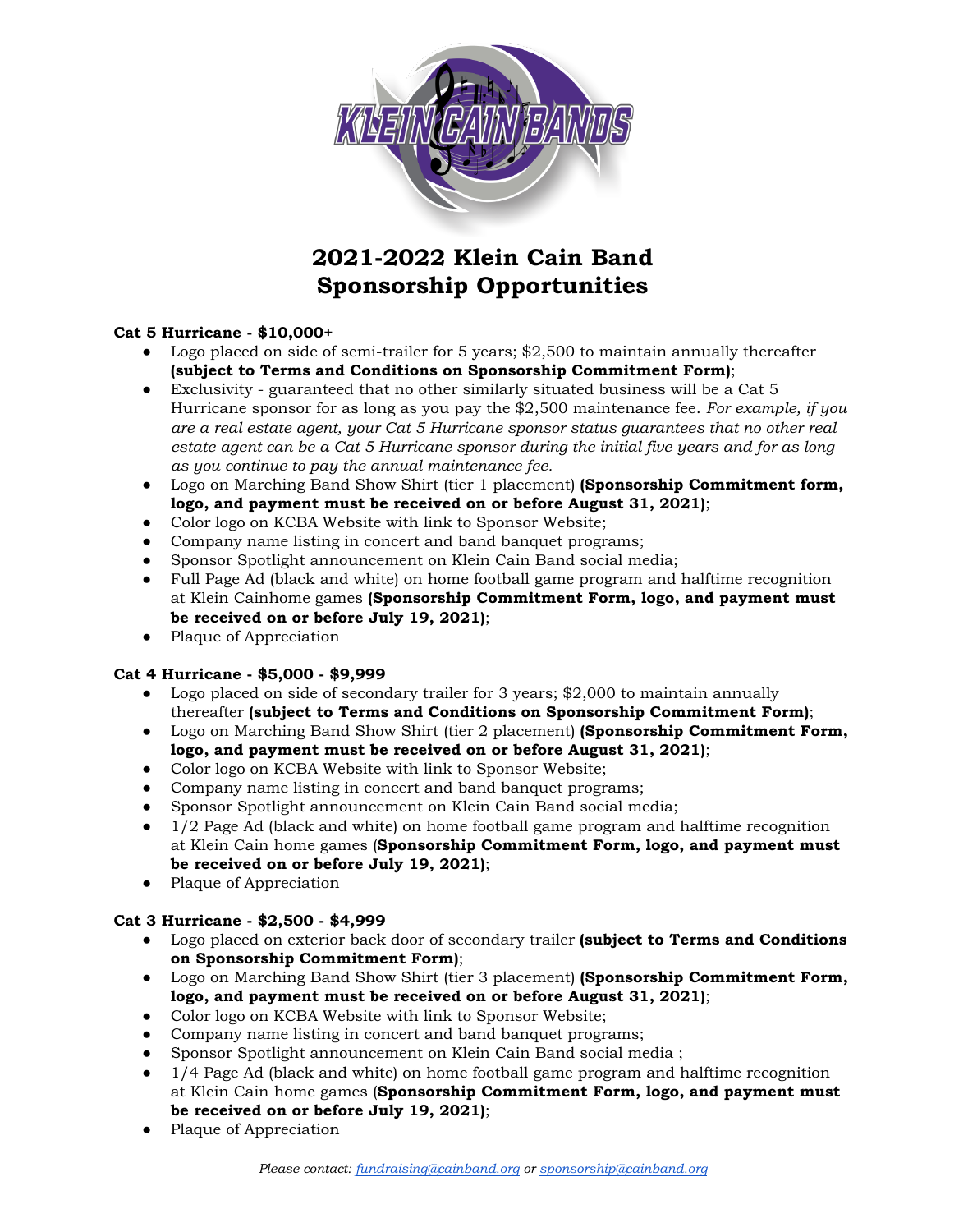

## **Cat 2 Hurricane - \$1,000 - \$2,499**

- Logo placed on interior back doors of semi-trailer (doors are open for all events) **(subject to Terms and Conditions on Sponsorship Commitment Form)**;
- Logo on back of Marching Band Show Shirts **(Sponsorship Commitment Form, logo, and payment must be received on or before August 31, 2021)**;
- Color logo on KCBA Website with link to Sponsor Website;
- Company name listing in concert and band banquet programs;
- 1/12 Page Ad (black and white) on home football game program and halftime recognition at Klein Cain home games (**Sponsorship Commitment Form, logo, and payment must be received on or before July 19, 2021)**;
- Sponsor Spotlight announcement on Klein Cain Band social media;
- Plaque of Appreciation

#### **Cat 1 Hurricane - \$500 - \$999**

- Company name placed on interior back doors of semi-trailer (doors are open for all events) **(subject to Terms and Conditions on Sponsorship Commitment Form)**;
- Logo on back of Marching Band Show Shirt **(Sponsorship Commitment Form, logo, and payment must be received on or before August 31, 2021)**;
- Company name listing on KCBA Website "List of Sponsors" with link to Sponsor Website;
- Company name listing in concert and band banquet programs;
- Company halftime recognition at Klein Cain home Football games;
- Sponsor Spotlight announcement on Klein Cain Band social media;
- Plaque of Appreciation

#### **Sound of the Storm Patron - \$250 - \$499**

- Company name listing on Marching Band Show Shirt **(Sponsorship Commitment Form and payment must be received on or before August 31, 2021)**;
- Company name listing on the KCBA Website "List of Sponsors";
- Company name listing in concert and band banquet programs;
- Company halftime recognition at Klein Cain home Football games;
- Sponsor Spotlight announcement on Klein Cain Band social media

#### **Sound of the Storm Friends & Family - \$100 - \$249**

- Family or company name listed on the KCBA Website "List of Sponsors";
- Family or company name listed on all concert programs

\* *all sponsorships are valid for ONE YEAR from July 1, 2021 through June 30, 2022 unless noted otherwise.*